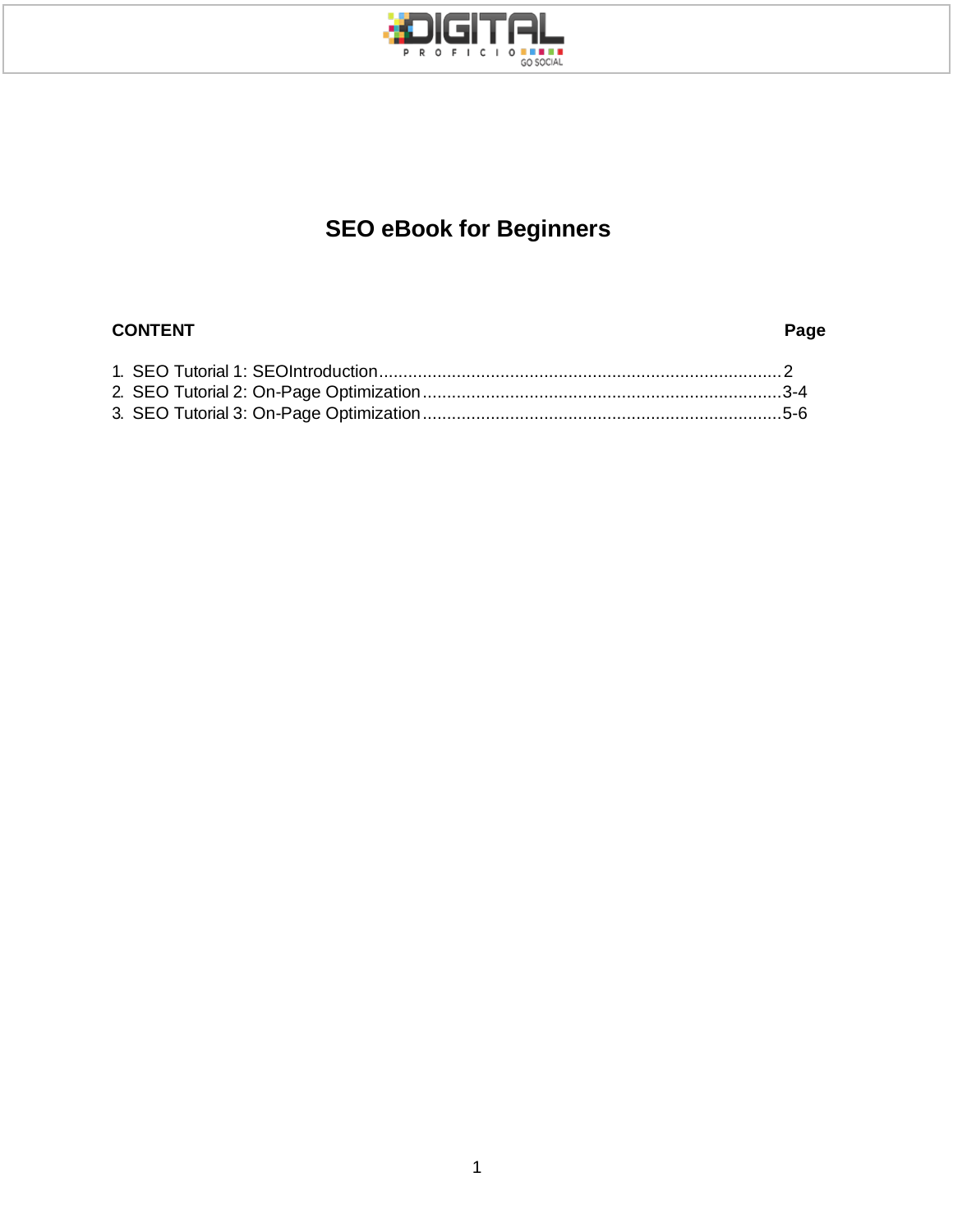#### **SEO Tutorial 1: SEO Introduction**

SEO Tutorial Blog offers free SEO Tutorial. Learn here Search Engine Optimization tips and trick from begins A to Z SEO Chapter. First of all we should be known, what is **SEO** or Search Engine Optimization. **SEO**  is acronym of Search Engine Optimization. It's a Technique to visible of a website in a search engines like Google, Yahoo and Bing etc. Through "paid" and "organic" **SEO** result on targeted keywords.

In SEO including Keyword search, Image search and video search etc. Now SEO became a very popular way to generating business leads and increasing sales, through **SEO** and Internet Marketing. Main motive of Search Engine Optimization is creating Good content and natural link building. Now according to latest Google update Good website design and development became a very important part of getting good result in seo. Website should be design according Google SEO guidelines. Good site structure and rich content may be very helpful to getting our seo goals.

SEO works through creating different kinds of links or link building. There is two part of Search Engine Optimization. 1. [On Page Optimization](http://www.seotutorialblog.org/2013/04/on-page-optimization.html) 2. [Off](http://www.seotutorialblog.org/2013/04/off-page-optimization.html) **[Page Optimization.](http://www.seotutorialblog.org/2013/04/off-page-optimization.html)**

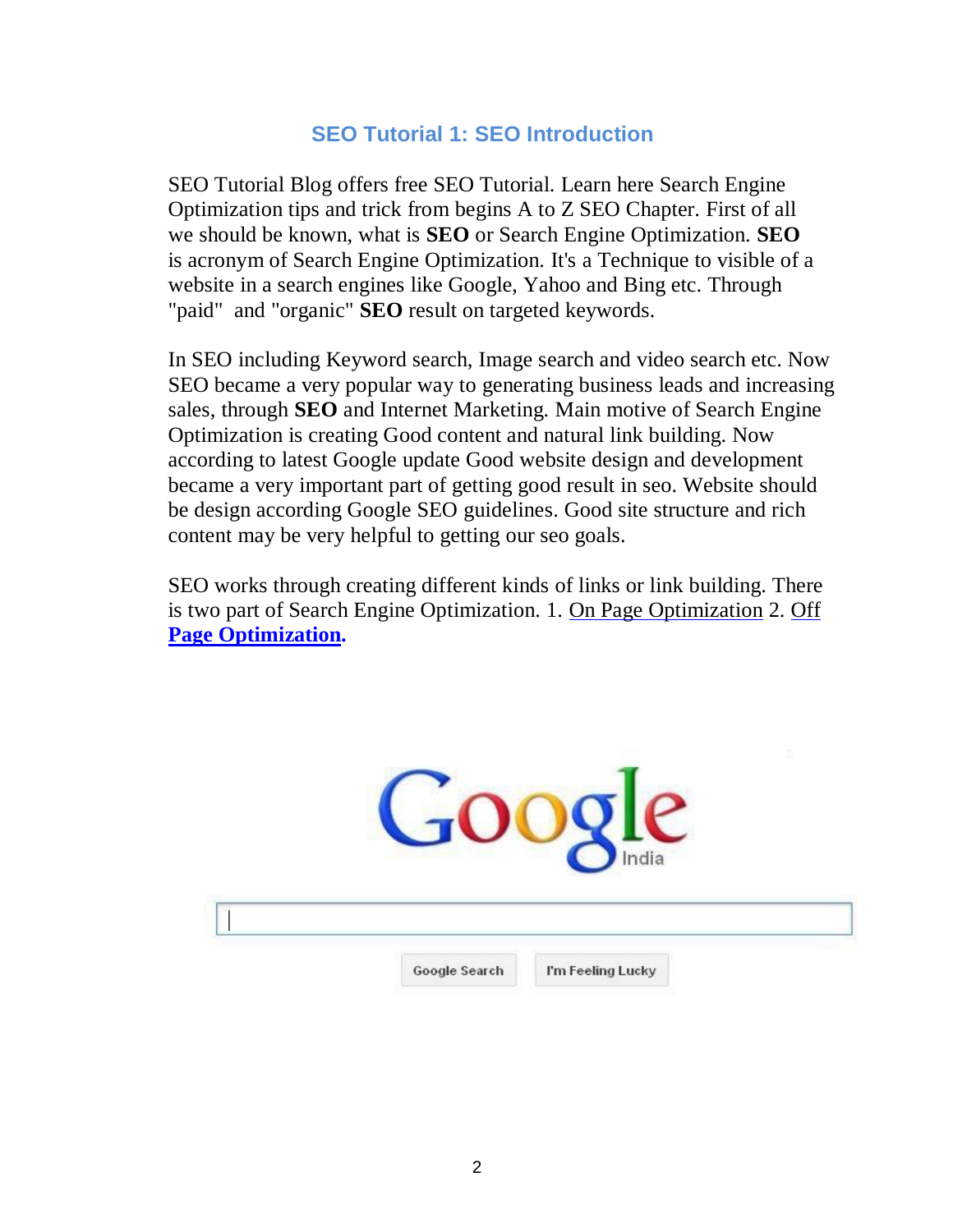#### **SEO Tutorial 2: On-PageOptimization**

On page Optimization is the base of Search Engine Optimization. If a website will has Good onsite seo optimization than it will be very faster to getting seo result. Basically for on-page optimization you have something knowledge of HTML, website designing and development. Below is given how to do the onsite optimization:-

- $\mathbb{L}$ **MetaTitleTag** – Good Title is very important part of a page. Title should be unique descriptive but not too longer. Not more than70 Character.
- **Meta Description Tag** Description tag define page description,use unique and page relevant description. It will show in the search result. Not more than 200 Character
- **Meta Keywords Tag –** Choose good and high quality  $\mathbb{L}$ keywords that's target your business. Try to choose low and mediumcompletion keywords. You can select keywords through Google Keywords Tool.
- **• Image Optimization –** Use Alt Tag forImages.
- **• H1 Tags -** Use H1, H2, H3Tags
- **• URL Optimization –** Use keywords in the in urls, like if youare promoting "SEO Company" keyword than url should be

#### **Example: -**

Good: - [www.example.com/SEO-](http://www.example.com/SEO-Compnay.html)[Compnay.htmlB](http://www.example.com/SEO-Compnay.html)ad: [www.example.com/Directory123.html](http://www.example.com/Directory123.html)

It's a good way to creating urls.

- **Content**  Write unique and relevant content according  $\mathbb{L}$ thepage. Keyword density and quality of content is very important partfor SEO.
- **Broken Link** Remove that page completely that is not on webpage showing notfound.
- **Sitemap**  Create a Good XMLSitemap. $\mathbb{R}$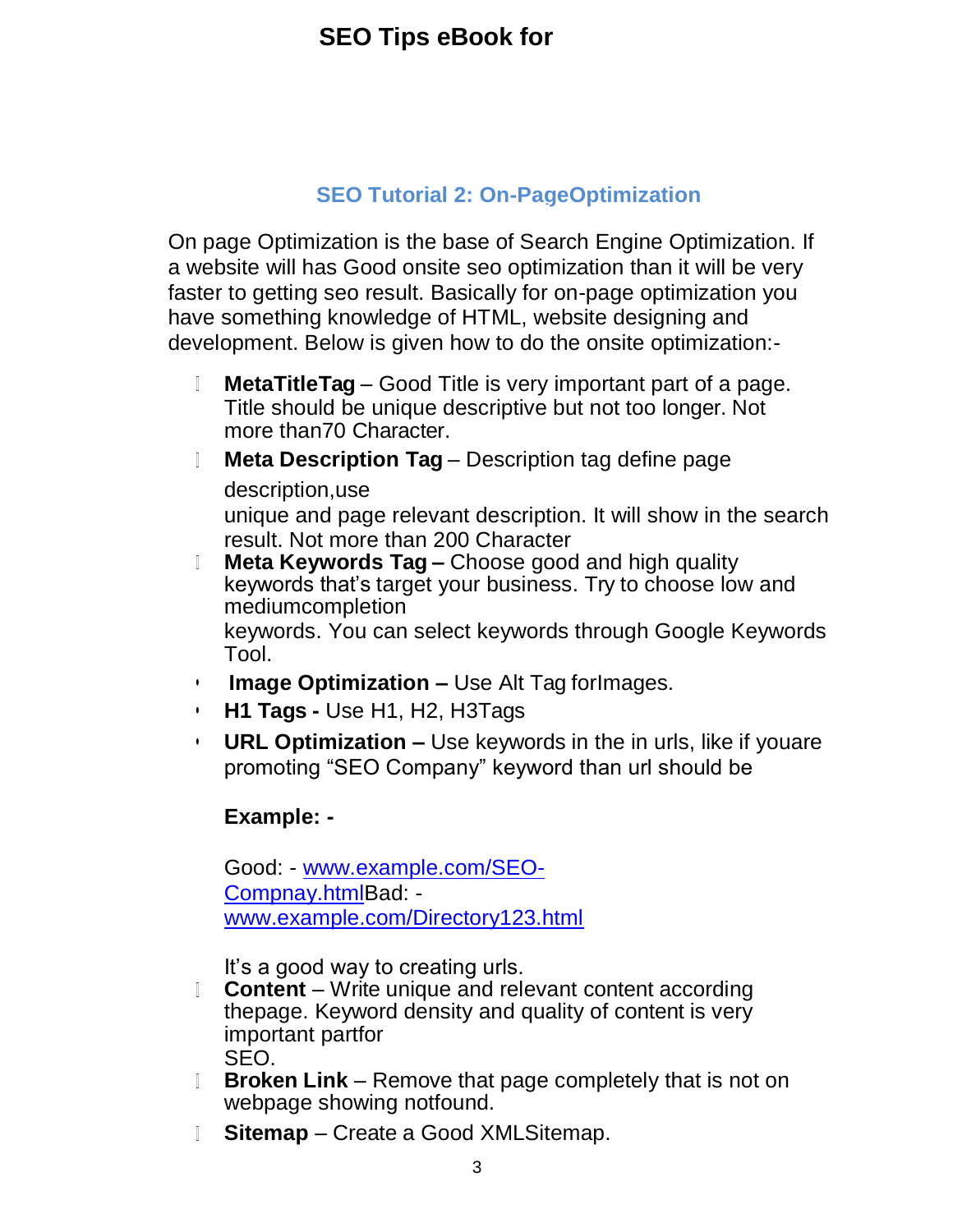**RobotsFile**–Userobots.txtfilewisely.Robots.txtfileuseforrestrict the pages crawl on searchengine.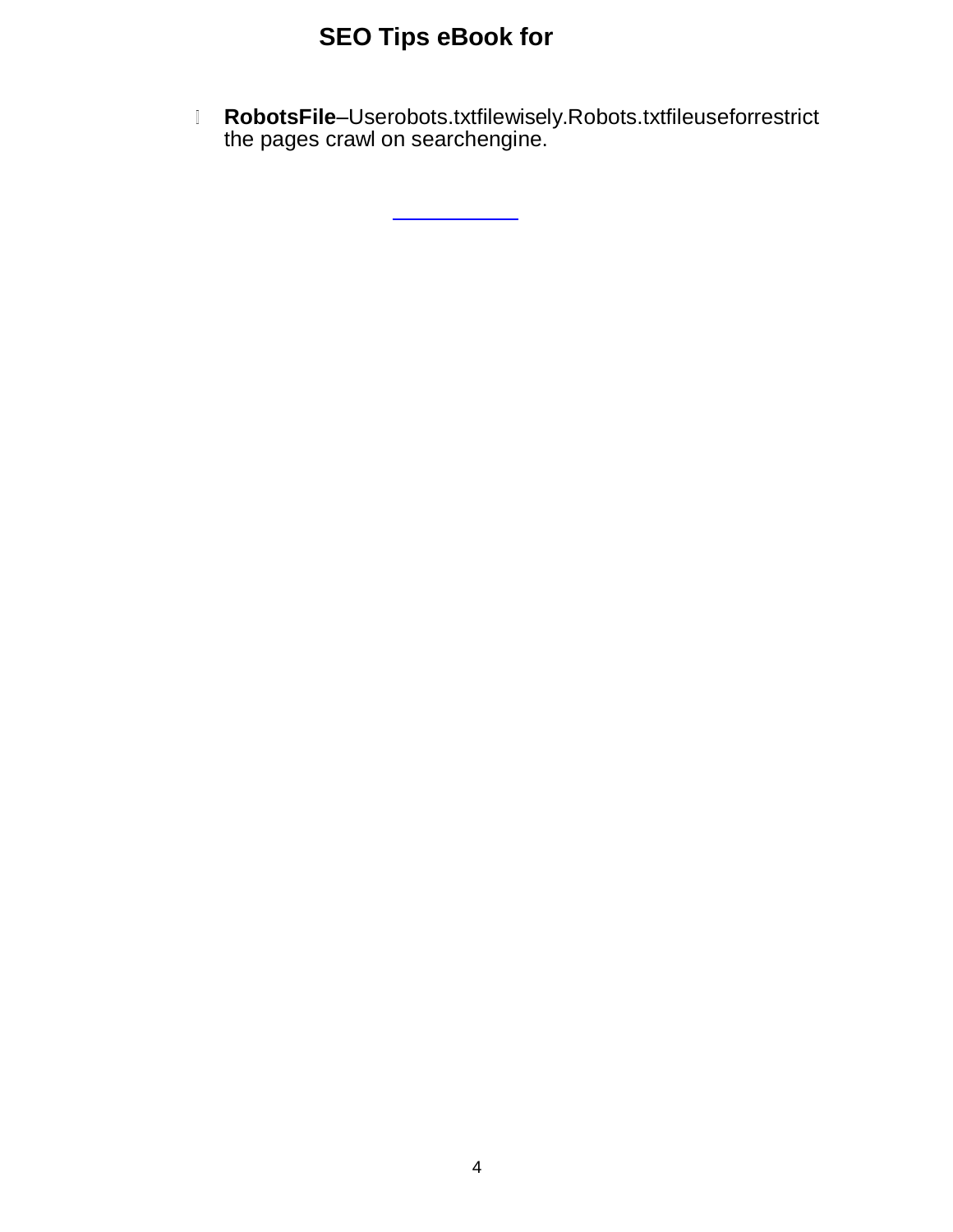### **SEO Tutorial 3: On-PageOptimization**

We have learned How to do the onsite optimization in [SEO Tutorial 2.](http://www.seotutorialblog.org/2013/04/on-page-optimization.html) Now we will learn what is off page or offsite optimization. Off Page optimization is also very important part of SEO. Basically in off page optimization including part of creating different kind of link building and form submission related. In off page optimization we built links. Google count number of quality incoming that point out your website to other website. It helps get SERP (search engine result pages) for both sites.

In off page optimization you would have created different kinds of links and you have needed article, directory, social bookmarking, press release and different kind of source from that we can create links. You would have search that list by own on internet.

For instance if you want directory submission list than you will have enter the keyword in Google Search Engine "Free Directory Submission List" when you put that keyword than you will there is many source of free directory submission list. For this type can find and search all type of link source or list. See following points for offpage optimization:-

- $\mathbb{L}$ **Search Engine Submission** – it's a first step of off page optimization. Find out the main search engine like Google, Bing and Yahoo. Submit yourUrl.
- **Directory Submission**  Search directory list and submit  $\mathbb{R}$ yourwebsite in appropriate category.
- **Social Bookmarking Submission Search social**  $\mathbb{L}$ bookmarking like directory. Social bookmarking needed registration. First signup,it's free and the confirm your mailbox than login and submit you website.
- **Article submission**  Article submission process is about sameas  $\mathbb{L}$ social bookmarking.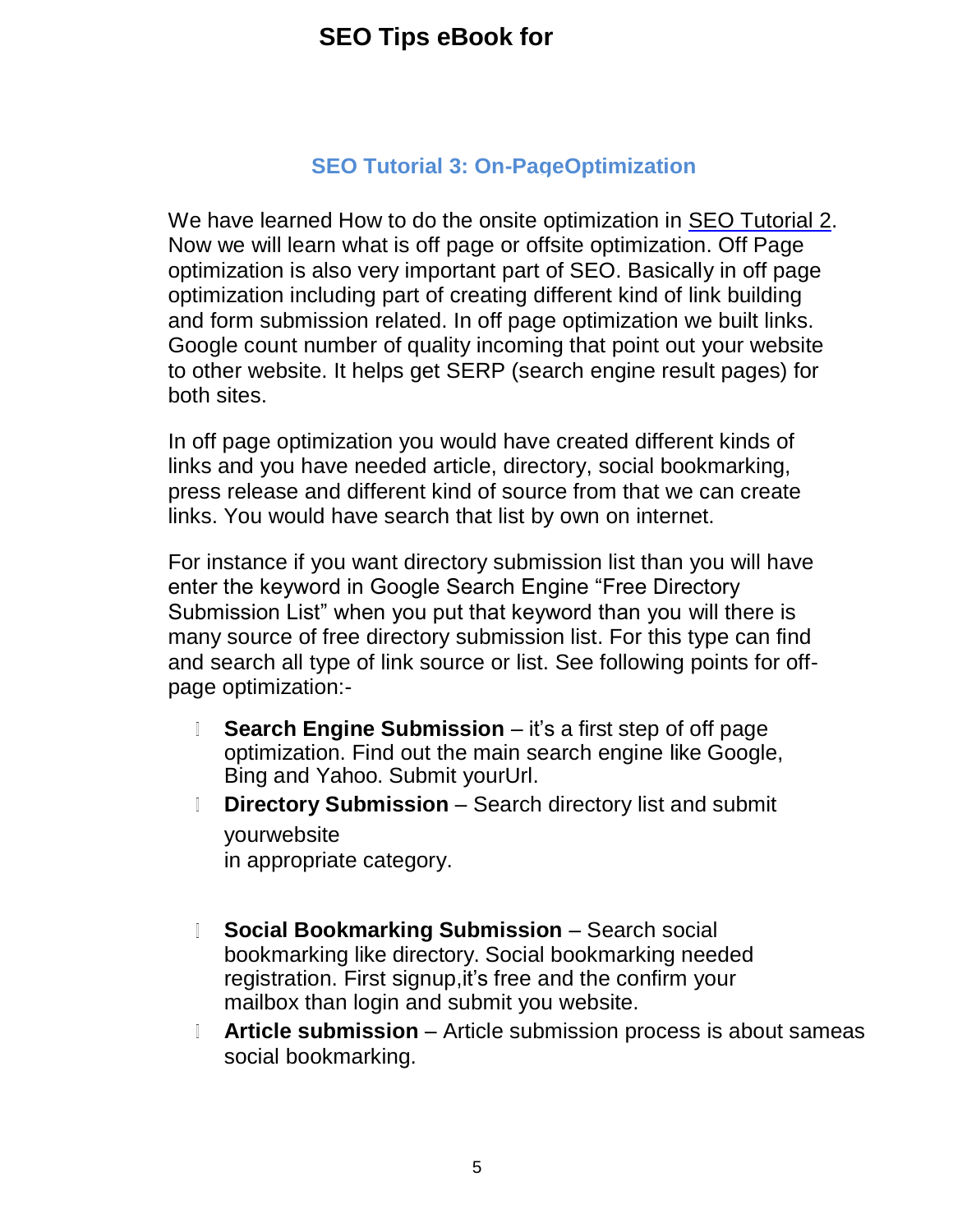- **Press release**  Search online and submit press release. It  $\mathbb{L}$ alsolikes articlesubmission.
- **• Blog Post and Comment –** Create blog post and comment on relevant

blog. it also a good way to getting free one way link.

- **• Forum Posting –** Forum posting is community. It's also a good wayto creating free one way backlinks.
- **• Link building**  There is many way to creating good or themebased

links. The website free one way, two- way, reciprocal and paid links.

But Google prefer to build free or one way link building. There is many source of getting free links.

Search link submission list and creating back links, these kinds of activity call

off page optimization.